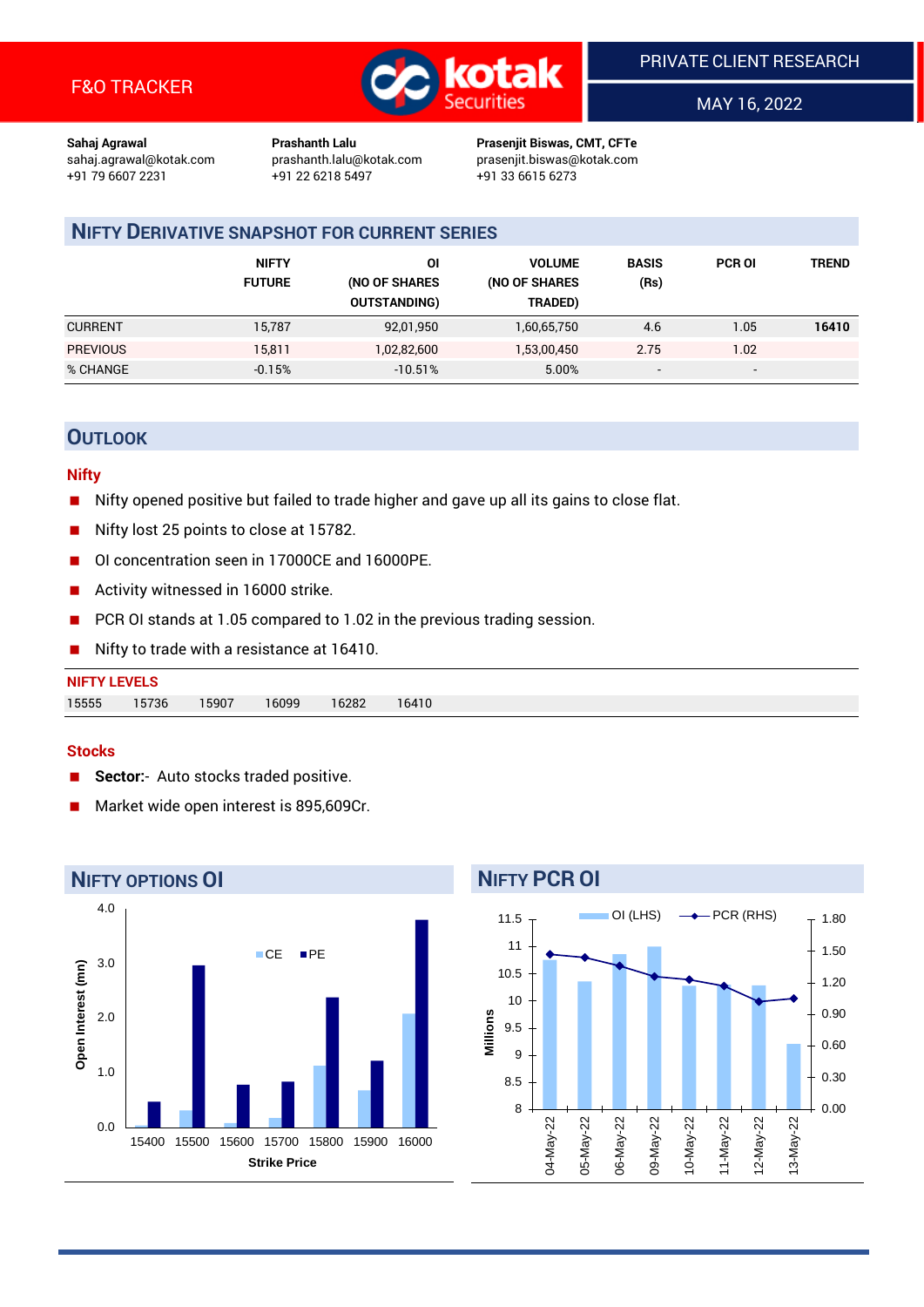# **FUTURE STATISTICS**

## **OI INCREASE**

| <b>SYMBOL</b>     | <b>OI</b> | ΟI          | <b>PRICE CHG</b> |
|-------------------|-----------|-------------|------------------|
|                   | (%)       | (SHARES)    | $(\%)$           |
| <b>GNFC</b>       | 38.0%     | 59,13,700   | $-9.3%$          |
| <b>HONAUT</b>     | 33.6%     | 10,260      | $-7.6%$          |
| <b>NTPC</b>       | 14.6%     | 8,17,66,500 | $-3.0%$          |
| <b>INDUSTOWER</b> | 14.1%     | 1,74,60,800 | $-9.3%$          |
| <b>ALKEM</b>      | 9.4%      | 3,33,800    | $-1.7%$          |
| ABFRL             | 9.1%      | 1,09,92,800 | 4.8%             |
| M&M               | 8.5%      | 1,18,78,300 | 2.8%             |
| <b>MARUTI</b>     | 8.4%      | 27,95,500   | $-2.1%$          |
| <b>AMBUJACEM</b>  | 7.1%      | 4,94,44,800 | $-3.9%$          |
| ONGC              | 6.1%      | 4,60,76,800 | $-1.9%$          |

| <b>OI DECREASE</b> |          |              |                  |
|--------------------|----------|--------------|------------------|
| <b>SYMBOL</b>      | ΟI       | ΟI           | <b>PRICE CHG</b> |
|                    | $(\%)$   | (SHARES)     | $(\%)$           |
| IGL.               | $-17.4%$ | 1,38,22,875  | 7.7%             |
| <b>INTELLECT</b>   | $-11.6%$ | 13,98,750    | $-1.2%$          |
| <b>APOLLOTYRE</b>  | $-7.8%$  | 1,21,89,000  | 2.4%             |
| <b>COFORGE</b>     | $-7.2%$  | 6.79.700     | 2.4%             |
| <b>CHAMBLFERT</b>  | $-7.1%$  | 19,69,500    | $-5.5%$          |
| <b>CANFINHOME</b>  | $-6.9%$  | 38,13,225    | 4.9%             |
| <b>OFSS</b>        | $-5.9%$  | 2,95,800     | $-7.7%$          |
| <b>APLLTD</b>      | $-5.8%$  | 13,36,300    | 1.9%             |
| <b>PNB</b>         | $-5.1%$  | 31,58,88,000 | 2.4%             |
| <b>CUMMINSIND</b>  | $-4.9%$  | 11,39,400    | 4.4%             |

# **CASH STATISTICS**

| <b>TOP VOLUMES</b> |                      |              |              |  |  |  |  |
|--------------------|----------------------|--------------|--------------|--|--|--|--|
| <b>SYMBOL</b>      | <b>TRADED SHARES</b> | <b>VALUE</b> | <b>CLOSE</b> |  |  |  |  |
|                    | (QTY)                | (IN LAKHS)   |              |  |  |  |  |
| <b>TATAMOTORS</b>  | 7,14,25,747          | 2,89,232     | 404          |  |  |  |  |
| <b>SBIN</b>        | 6,14,03,008          | 2,83,605     | 445          |  |  |  |  |
| <b>RELIANCE</b>    | 89,10,998            | 2,18,468     | 2,427        |  |  |  |  |
| <b>HDFCBANK</b>    | 83,84,119            | 1,09,123     | 1.291        |  |  |  |  |
| <b>ICICIBANK</b>   | 1,57,17,043          | 1,08,395     | 677          |  |  |  |  |
| <b>HDFC</b>        | 49,05,109            | 1,05,954     | 2,133        |  |  |  |  |
| <b>TATASTEEL</b>   | 82,92,441            | 93,031       | 1,097        |  |  |  |  |
| <b>BHARTIARTL</b>  | 1,19,38,252          | 83,187       | 690          |  |  |  |  |
| <b>TATAPOWER</b>   | 3,31,08,597          | 74,629       | 223          |  |  |  |  |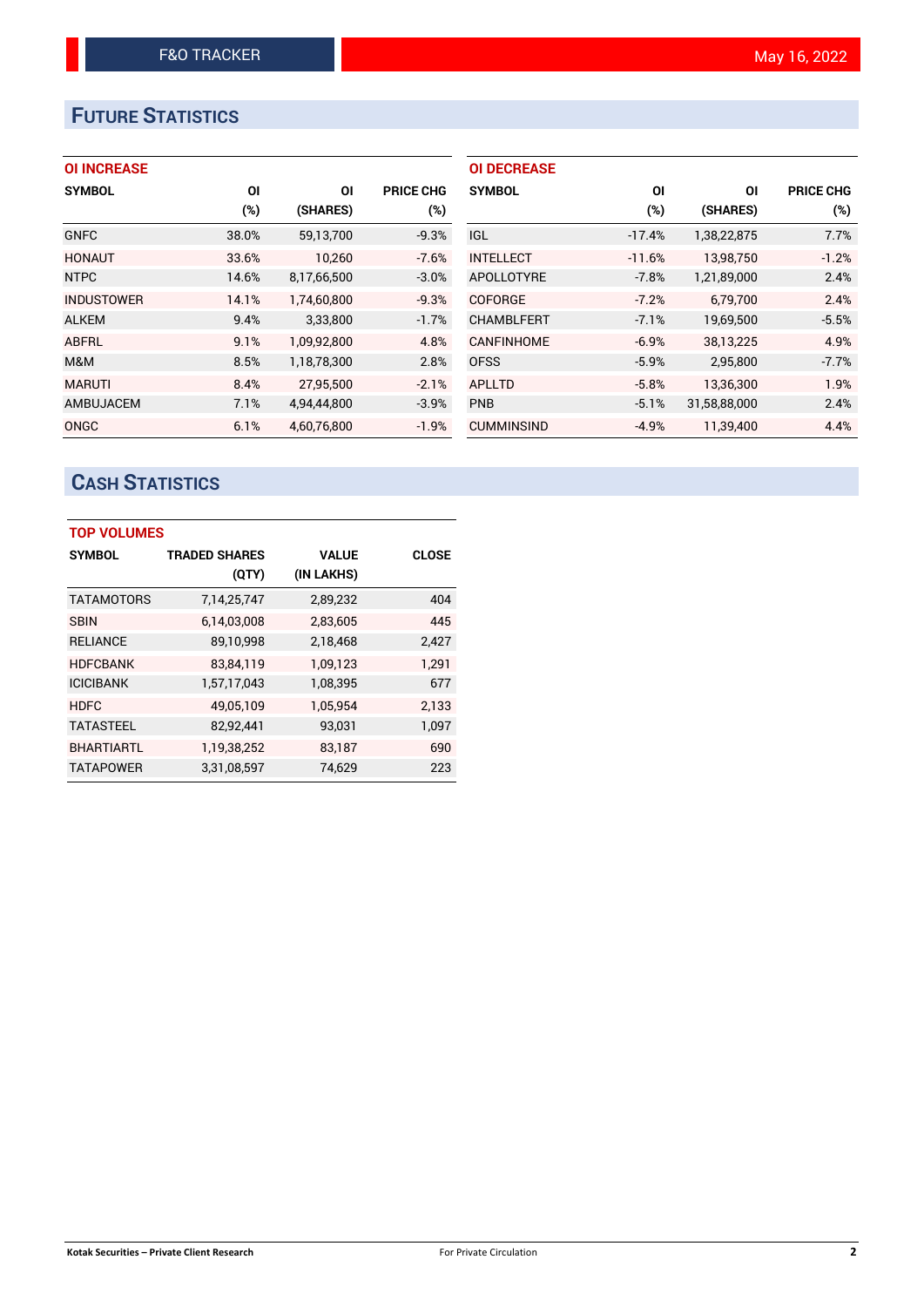# **OPTION STATISTICS**

## **SIGNIFICANT CALL OPEN INTEREST**

| <b>SYMBOL</b>    | <b>STRK</b>  | <b>OPTION</b> | <b>CLOSE</b> | <b>FUT</b>   | ΟI          |
|------------------|--------------|---------------|--------------|--------------|-------------|
|                  | <b>PRICE</b> | TYPE          | (RS)         | <b>CLOSE</b> | (SHARES)    |
| ONGC             | 170          | СE            | 0.8          | 154          | 1,31,63,150 |
| <b>NTPC</b>      | 165          | CF            | 0.3          | 144          | 1,89,46,800 |
| <b>SBIN</b>      | 500          | СE            | 1.8          | 439          | 1.39.20.000 |
| <b>NTPC</b>      | 160          | <b>CE</b>     | 0.4          | 144          | 1,82,28,600 |
| <b>COALINDIA</b> | 200          | <b>CE</b>     | 0.4          | 169          | 88,53,600   |
| <b>MARUTI</b>    | 8,000        | CF            | 14.7         | 7.095        | 5,60,200    |
| ONGC             | 165          | <b>CE</b>     | 1.3          | 154          | 81,88,950   |
| <b>COALINDIA</b> | 190          | <b>CE</b>     | 0.7          | 169          | 66,86,400   |
| <b>TATAPOWER</b> | 250          | <b>CE</b>     | 1.2          | 223          | 1,31,38,875 |
| <b>ITC</b>       | 265          | <b>CE</b>     | 2.1          | 255          | 1,29,53,600 |

## **SIGNIFICANT PUT OPEN INTEREST**

| <b>SYMBOL</b>     | <b>STRK</b><br><b>PRICE</b> | <b>OPTION</b><br>TYPE | <b>CLOSE</b><br>(RS) | <b>FUT</b><br><b>CLOSE</b> | ΟI<br>(SHARES) |
|-------------------|-----------------------------|-----------------------|----------------------|----------------------------|----------------|
| <b>TATAMOTORS</b> | 400                         | PF                    | 10.7                 | 405                        | 59,50,800      |
| <b>TATAMOTORS</b> | 380                         | PF                    | 4.9                  | 405                        | 40.12.800      |
| ASIANPAINT        | 3,000                       | PF                    | 42.4                 | 3,061                      | 2,59,500       |
| <b>TATAPOWER</b>  | 220                         | PF                    | 5.9                  | 223                        | 42.93.000      |
| <b>MARUTI</b>     | 7,200                       | <b>PE</b>             | 239.1                | 7.095                      | 1,26,300       |
| <b>SBIN</b>       | 450                         | PF                    | 20.1                 | 439                        | 27.97.500      |
| <b>ITC</b>        | 250                         | PF                    | 3.7                  | 255                        | 39,20,000      |
| <b>TATAMOTORS</b> | 350                         | PF                    | 1.9                  | 405                        | 31,17,900      |
| <b>TATAPOWER</b>  | 200                         | <b>PE</b>             | 1.5                  | 223                        | 37,66,500      |
| AMBUJACEM         | 350                         | <b>PE</b>             | 10.0                 | 359                        | 18,43,500      |

| SIGNIFICANT CALL OPEN INTEREST ADDITION |              |               |             |        |              |  |  |
|-----------------------------------------|--------------|---------------|-------------|--------|--------------|--|--|
| <b>SYMBOL</b>                           | STRK         | <b>OPTION</b> | <b>OPEN</b> | OI CHG | <b>CLOSE</b> |  |  |
|                                         | <b>PRICE</b> | <b>TYPE</b>   | <b>INT</b>  | (%)    | (Rs)         |  |  |
| <b>GNFC</b>                             | 640          | <b>CE</b>     | 1.74.200    | 13300% | 18.6         |  |  |
| <b>SBIN</b>                             | 430          | CE.           | 1,63,500    | 10800% | 19.0         |  |  |
| <b>VEDL</b>                             | 290          | <b>CE</b>     | 1,17,800    | 7500%  | 14.1         |  |  |
| <b>GNFC</b>                             | 660          | <b>CE</b>     | 3.40.600    | 6450%  | 12.8         |  |  |
| <b>GNFC</b>                             | 650          | <b>CE</b>     | 4,05,600    | 3367%  | 15.4         |  |  |
| <b>NTPC</b>                             | 149          | <b>CE</b>     | 2,67,900    | 2250%  | 1.8          |  |  |
| <b>NTPC</b>                             | 145          | <b>CE</b>     | 9,74,700    | 1455%  | 3.3          |  |  |
| <b>GNFC</b>                             | 670          | <b>CE</b>     | 1.66.400    | 1322%  | 10.9         |  |  |
| <b>VEDL</b>                             | 303          | <b>CE</b>     | 1.65.850    | 1238%  | 7.6          |  |  |
| <b>VEDL</b>                             | 300          | <b>CE</b>     | 12.18.300   | 992%   | 9.1          |  |  |

| SIGNIFICANT PUT OPEN INTEREST ADDITION |              |               |             |        |              |  |  |  |
|----------------------------------------|--------------|---------------|-------------|--------|--------------|--|--|--|
| <b>SYMBOL</b>                          | <b>STRK</b>  | <b>OPTION</b> | <b>OPEN</b> | OI CHG | <b>CLOSE</b> |  |  |  |
|                                        | <b>PRICE</b> | TYPE          | <b>INT</b>  | $(\%)$ | (Rs)         |  |  |  |
| <b>GNFC</b>                            | 590          | <b>PE</b>     | 1,17,000    | 4400%  | 17.3         |  |  |  |
| <b>VEDL</b>                            | 260          | <b>PE</b>     | 1,13,150    | 3550%  | 4.0          |  |  |  |
| <b>SBIN</b>                            | 360          | <b>PE</b>     | 1,62,000    | 3500%  | 1.5          |  |  |  |
| <b>GNFC</b>                            | 610          | <b>PE</b>     | 1,20,900    | 1760%  | 25.6         |  |  |  |
| <b>GNFC</b>                            | 580          | <b>PE</b>     | 2,11,900    | 1530%  | 14.5         |  |  |  |
| <b>SBIN</b>                            | 380          | PE            | 3,72,000    | 1359%  | 2.3          |  |  |  |
| <b>FEDERALBNK</b>                      | 78           | <b>PE</b>     | 5,20,000    | 550%   | 0.8          |  |  |  |
| <b>HDFCBANK</b>                        | 1,160        | <b>PE</b>     | 1,33,650    | 539%   | 1.7          |  |  |  |
| <b>ICICIBANK</b>                       | 610          | <b>PE</b>     | 3,42,375    | 538%   | 1.1          |  |  |  |
| IGL                                    | 365          | PE            | 1,29,250    | 527%   | 8.2          |  |  |  |

| <b>CALL OPTION VOLUMES</b> |                             |                              |                  |                      | <b>PUT OPTION VOLUMES</b> |                             |                              |                  |                      |
|----------------------------|-----------------------------|------------------------------|------------------|----------------------|---------------------------|-----------------------------|------------------------------|------------------|----------------------|
| <b>SYMBOL</b>              | <b>STRK</b><br><b>PRICE</b> | <b>OPTION</b><br><b>TYPE</b> | <b>CONTRACTS</b> | <b>CLOSE</b><br>(Rs) | <b>SYMBOL</b>             | <b>STRK</b><br><b>PRICE</b> | <b>OPTION</b><br><b>TYPE</b> | <b>CONTRACTS</b> | <b>CLOSE</b><br>(Rs) |
| <b>RELIANCE</b>            | 2,500                       | <b>CE</b>                    | 45,855           | 26.3                 | <b>TATAMOTORS</b>         | 400                         | PE                           | 24,349           | 10.7                 |
| <b>SBIN</b>                | 470                         | <b>CE</b>                    | 38.439           | 4.3                  | <b>SBIN</b>               | 450                         | <b>PE</b>                    | 20.409           | 20.1                 |
| <b>SBIN</b>                | 480                         | <b>CE</b>                    | 37,398           | 3.1                  | <b>RELIANCE</b>           | 2,400                       | <b>PE</b>                    | 19,699           | 41.6                 |
| <b>TATAMOTORS</b>          | 400                         | <b>CE</b>                    | 35,917           | 15.7                 | <b>SBIN</b>               | 460                         | <b>PE</b>                    | 16.511           | 26.7                 |
| <b>SBIN</b>                | 500                         | <b>CE</b>                    | 33,628           | 1.8                  | <b>TATASTEEL</b>          | 1,100                       | PE                           | 14,074           | 39.4                 |
| <b>TATAMOTORS</b>          | 410                         | <b>CE</b>                    | 31.698           | 10.6                 | <b>TATAMOTORS</b>         | 390                         | <b>PE</b>                    | 13.327           | 7.3                  |
| <b>TATAMOTORS</b>          | 420                         | <b>CE</b>                    | 29,103           | 6.9                  | <b>TATAMOTORS</b>         | 380                         | PE                           | 13,037           | 4.9                  |
| <b>RELIANCE</b>            | 2,460                       | <b>CE</b>                    | 24,391           | 40.4                 | <b>SBIN</b>               | 440                         | <b>PE</b>                    | 12,924           | 14.2                 |
| <b>RELIANCE</b>            | 2,600                       | CE                           | 23,911           | 9.3                  | <b>RELIANCE</b>           | 2.440                       | <b>PE</b>                    | 12,656           | 59.1                 |
| <b>TATAMOTORS</b>          | 450                         | <b>CE</b>                    | 18.950           | 2.3                  | <b>RELIANCE</b>           | 2,460                       | PE                           | 10.384           | 69.5                 |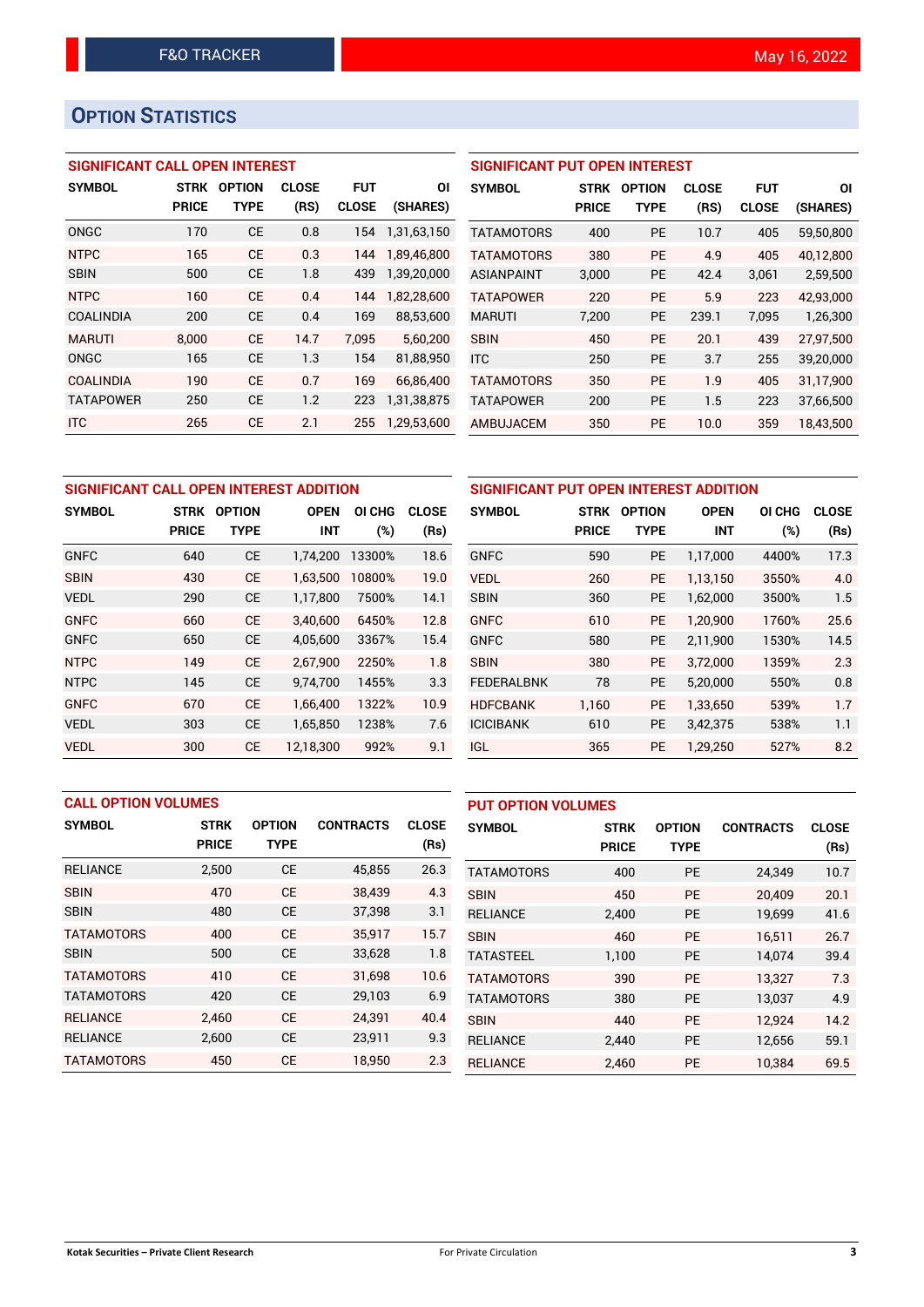#### **RATING SCALE (PRIVATE CLIENT GROUP)**

- **BUY**  Stock/Index looks strong from the expiry/near term perspective and is expected to gain on the basis of technical and/or derivative parameters. Time frame is minimum of current expiry and in certain cases extend to the next series depending on the stock behaviour. Strict stop loss needs to be adhered to for every buy/long recommendation given.
- **SELL** Stock/Index looks weak from the expiry/near term perspective and is expected to gain on the basis of technical and/or derivative parameters. Time frame is minimum of current expiry and in certain cases extend to the next series depending on the stock behaviour. Strict stop loss needs to be adhered to for every sell/short recommendation given.

#### **FUNDAMENTAL RESEARCH TEAM (PRIVATE CLIENT GROUP)**

**Shrikant Chouhan Arun Agarwal Amit Agarwal, CFA Hemali Dhame** shrikant.chouhan@kotak.com arun.agarwal@kotak.com agarwal.amit@kotak.com Hemali.Dhame@kotak.com +91 22 6218 5408 +91 22 6218 6443 +91 22 6218 6439 +91 22 6218 6433

Metals & Mining, Midcap Pharmaceuticals Pharmaceuticals Research Associate Support Executive<br>
iatin.damania@kotak.com purvi.shah@kotak.com rini.mehta@kotak.com k.kathirvelu@kotak.com jatin.damania@kotak.com

**Sumit Pokharna** Pankaj Kumar<br>Oil and Gas, Information Tech Construction, sumit.pokharna@kotak.com pankajr.kumar@kotak.com +91 22 6218 6438 +91 22 6218 6434

Construction, Capital Goods & Midcaps

Transportation, Paints, FMCG

**Jatin Damania Purvi Shah Rini Mehta K. Kathirvelu** +91 22 6218 6440 +91 22 6218 6432 +91 80801 97299 +91 22 6218 6427

## **TECHNICAL RESEARCH TEAM (PRIVATE CLIENT GROUP)**

**Shrikant Chouhan Amol Athawale Sayed Haider** [shrikant.chouhan@kotak.com](mailto:shrikant.chouhan@kotak.com) [amol.athawale@kotak.com](mailto:amol.athawale@kotak.com) Research Associate +91 22 6218 5408 +91 20 6620 3350 [sayed.haider@kotak.com](mailto:sayed.haider@kotak.com)

+91 22 62185498

#### **DERIVATIVES RESEARCH TEAM (PRIVATE CLIENT GROUP)**

+91 79 6607 2231 +91 22 6218 5497 +91 33 6615 6273

**Sahaj Agrawal Prashanth Lalu Prasenjit Biswas, CMT, CFTe** [prasenjit.biswas@kotak.com](mailto:prasenjit.biswas@kotak.com)